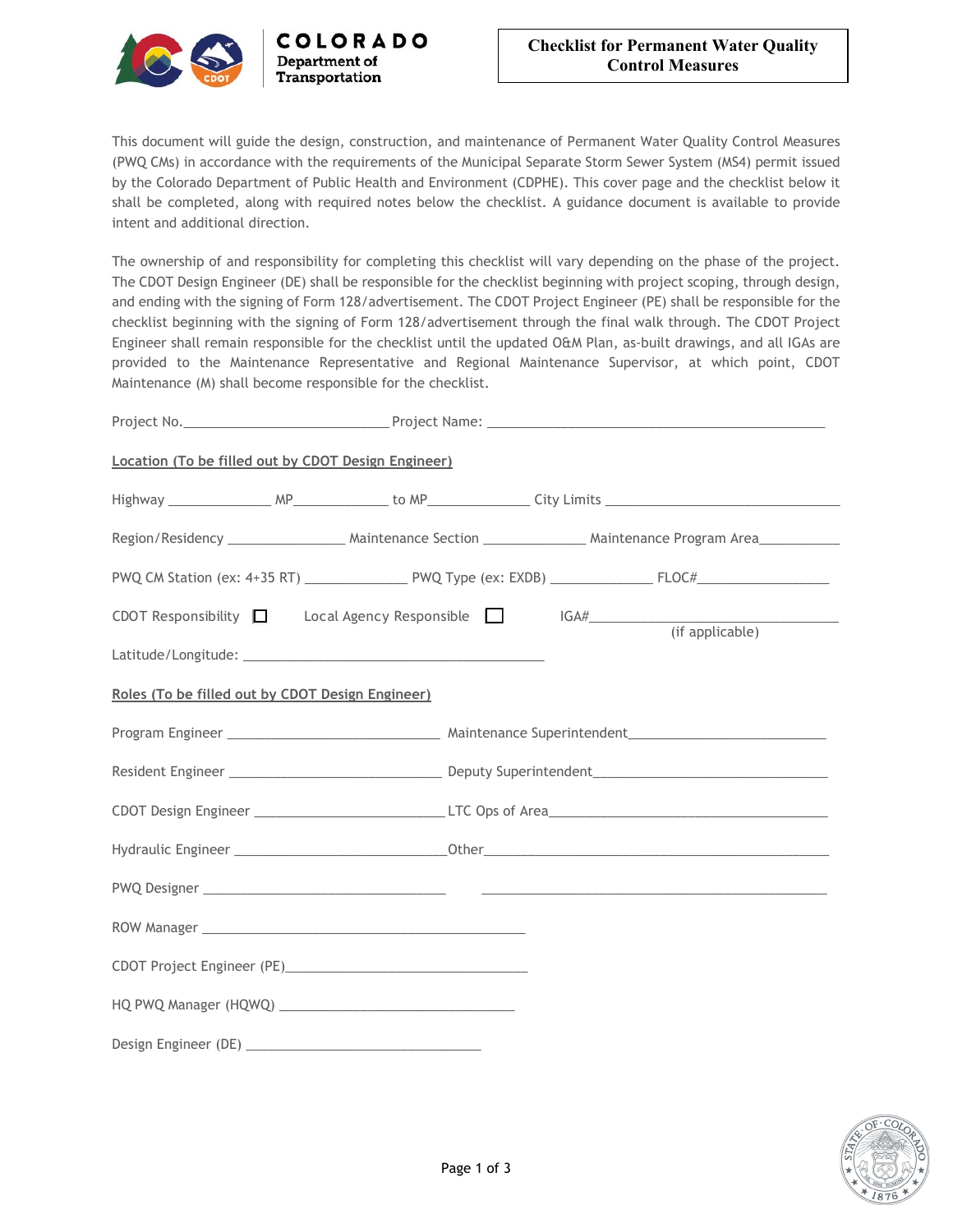

| No. | Description                                                                                                                                     | Responsibility | Completed | Date/Notes |
|-----|-------------------------------------------------------------------------------------------------------------------------------------------------|----------------|-----------|------------|
| 1.  | Maintenance Representative attended scoping meeting.                                                                                            | DE             |           | See bottom |
| 2.  | Responsibility for post-construction vegetation establishment was                                                                               | DE             |           |            |
|     | discussed and established at scoping meeting.                                                                                                   |                |           |            |
| 3.  | Maintenance Representative attended FIR meeting.                                                                                                | DE             |           | See bottom |
| 4.  | Maintenance Representative attended FOR meeting.                                                                                                | DE             |           | See bottom |
| 5.  | Slopes are 3:1 or less and will not receive erosion control blanket where                                                                       | DE             |           |            |
|     | there are scheduled mowing operations.                                                                                                          |                |           |            |
| 6.  | The Operation & Maintenance Plan (O&M Plan) is complete and has been                                                                            | DE             |           |            |
|     | reviewed by the CDOT Design Engineer, Hydraulics, and the Maintenance                                                                           |                |           |            |
|     | Representative. The O&M Plan should include water control operations                                                                            |                |           |            |
|     | required for maintenance and site-specific details and instructions,                                                                            |                |           |            |
|     | including for proprietary PWQ CMs. These may include safety and water                                                                           |                |           |            |
|     | quality hazards, specific flow rates expected, pollutants of concern being                                                                      |                |           |            |
|     | treated, confined space entry protocols, traffic closures, access, seed                                                                         |                |           |            |
|     | mixes, additional plantings, weed control procedures, etc.                                                                                      |                |           |            |
| 7.  | Access to the site, operational procedures, and areas of required                                                                               | DE             |           |            |
|     | maintenance have been established and accepted including: required                                                                              |                |           |            |
|     | easements, locations of access roads & stockpile areas for sediment                                                                             |                |           |            |
|     | removal, procedures for traffic control/closures and/or night operations.                                                                       |                |           |            |
|     | Access meets the requirements of the equipment required for                                                                                     |                |           |            |
|     | maintenance as specified in the O&M Plan.                                                                                                       |                |           |            |
| 8.  | All intergovernmental agreements (IGA) are in place including PWQ CM                                                                            | DE             |           |            |
|     | maintenance responsibilities and all required easements.                                                                                        |                |           |            |
| 9.  | Responsibility for the checklist has been passed from the CDOT Design                                                                           | DE             |           |            |
|     | Engineer to the CDOT Project Engineer concurrent with the RPEM signing                                                                          | PE             |           |            |
|     | Form 128 and prior to advertisement.                                                                                                            |                |           |            |
| 10. | As-built drawings have been completed and include the following as                                                                              | PE             |           |            |
|     | applicable: WQCV volume, overflow elevations, top of wall elevations,                                                                           |                |           |            |
|     | trickle channel and micropool invert elevations, other important rim,                                                                           |                |           |            |
|     | invert, and flowline elevations, and inflow and outfall peak flow rates.                                                                        |                |           |            |
| 11. | The O&M Plan has been updated based on as-built information including                                                                           | PE             |           |            |
|     | applicable revised top of wall, invert, rim, surface, and flowline<br>elevations of all CM components including, but not limited to, micropool, |                |           |            |
|     | outlet structure, trickle channel, storm sewers, headwalls, proprietary                                                                         |                |           |            |
|     | structures, and filter media.                                                                                                                   |                |           |            |
| 12. | All temporary BMPs required for construction have been removed, unless                                                                          | PE             |           |            |
|     | approved to remain, including silt fence, inlet protection, and check                                                                           |                |           |            |
|     | dams.                                                                                                                                           |                |           |            |
| 13. | Site has been combed for grade stakes and rocks, concrete, and asphalt                                                                          | PE             |           |            |
|     | larger than 2" diameter to minimize mowing hazards. These items have                                                                            |                |           |            |
|     | been removed from the site.                                                                                                                     |                |           |            |
| 14. | The entire site has been revegetated (or otherwise protected from                                                                               | PE             |           |            |
|     | erosion by riprap, concrete, etc.) to a minimum of 70% of pre-                                                                                  |                |           |            |



construction density for final closeout.